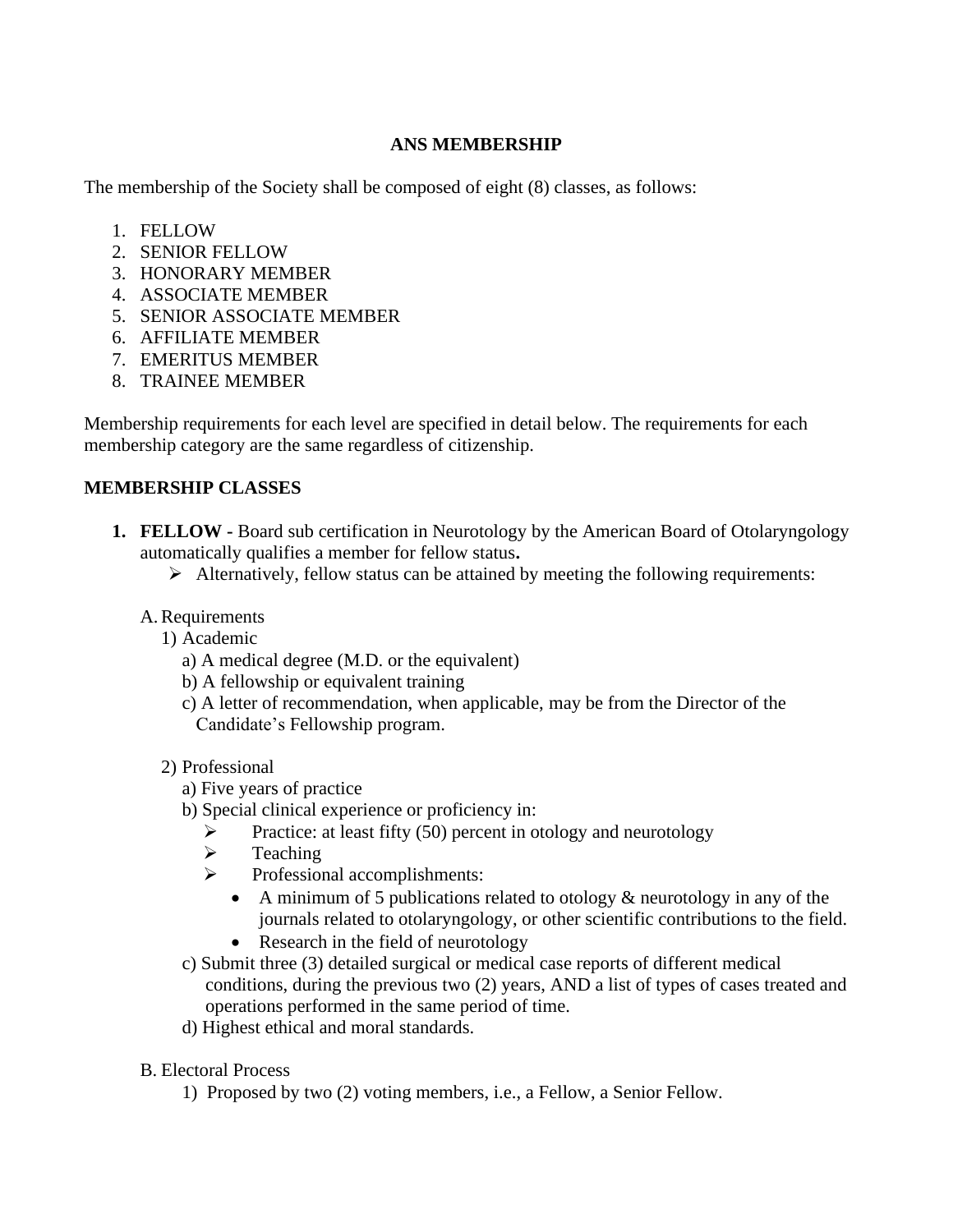2) Upgrade from Associate Member to Fellow requires one (1) proposal from a voting member and items listed above or evidence of Neurotology board certification

### C. Privileges

- 1) May attend business meetings
- 2) May vote
- 3) May hold office
- 4) May endorse candidates

#### D. Dues

1) Pays full dues and pays mandatory subscription to *Otology & Neurotology*, unless member subscribes through their association with the American Otological Society. Subscription rate shall be incorporated into dues assessment annually based on the subscription rate charged to owner societies by *Otology & Neurotology, Inc*.

#### **2. SENIOR FELLOW**

- A.Requirements
	- 1) Academic: same as Fellow
	- 2) Professional
		- a) ANS Fellow member in good standing
- B. Electoral Process
	- 1) Becomes eligible on his/her 65th birthday. May elect to remain a Fellow, or choose Senior status.
	- 2) For reasons of ill health or other valid reasons, a Fellow may request Senior status before his/her 65<sup>th</sup> birthday. Each request (in writing) will be considered by the Executive Council on its merits.

#### C. Privileges

- 1) May attend business meetings
- 2) May vote
- 3) May not be elected to office.
- 4) May endorse candidates

#### D. Dues

1) None. Subscription to *Otology & Neurotology* is optional.

#### **3**. **HONORARY MEMBER**

- A.Requirements
	- 1) Distinction in the field of neurotology
- B. Electoral Process
	- 1) Proposed by two (2) voting members, i.e., a Fellow, a Senior Fellow.
	- 2) A majority vote of the Executive Council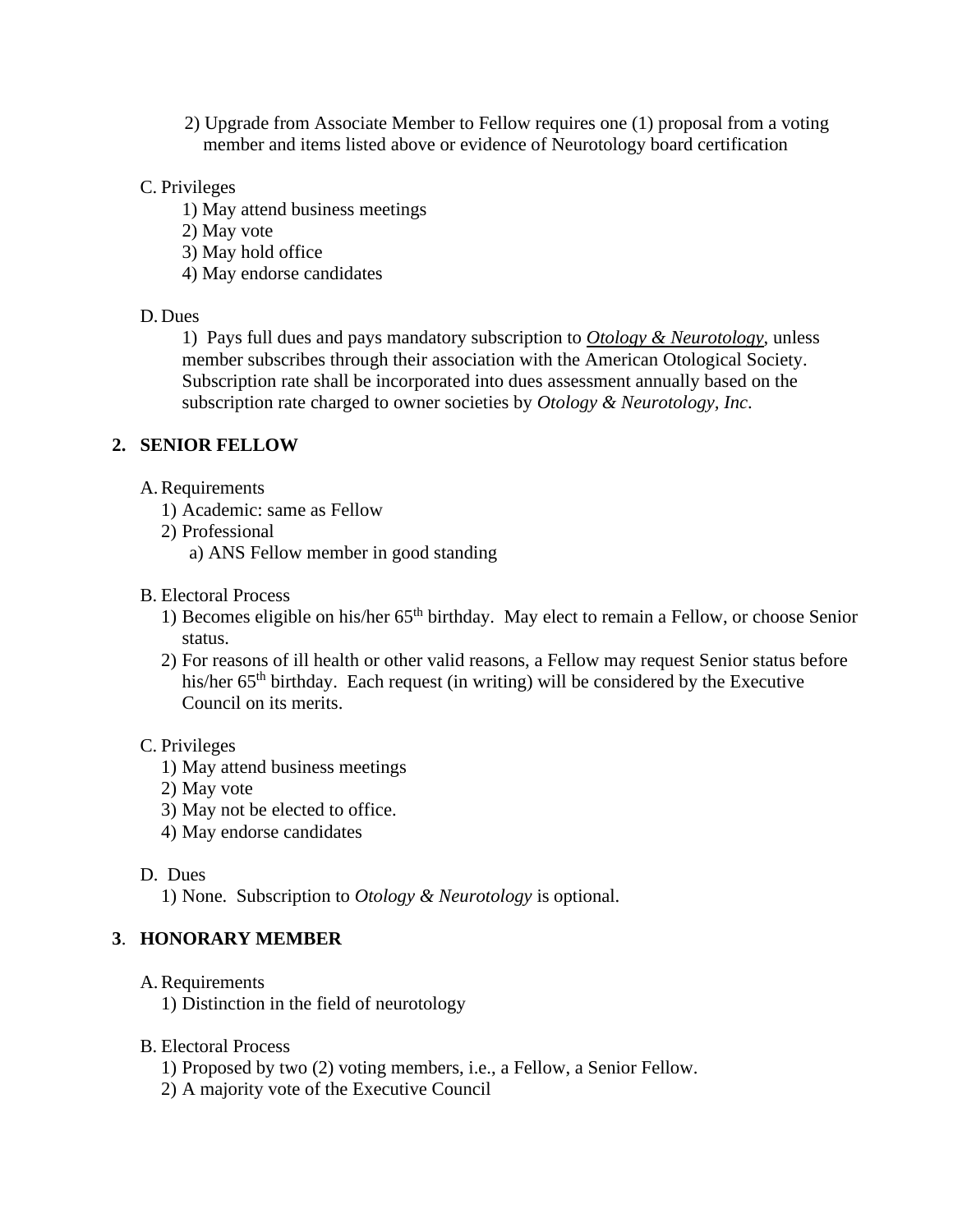## C. Privileges

- 1) May attend business meetings
- 2) May not vote
- 3) May not hold office
- 4) May not endorse candidates

## D. Dues

1) None. Subscription to *Otology & Neurotology* optional

## **4. ASSOCIATE MEMBER**

- A.Requirements
	- 1) Academic
		- a) A medical degree (M.D. or the equivalent)
	- 2) Professional
		- a) Special clinical experience or proficiency in the field of neurotology in
			- ➢ Practice, or
			- ➢ Teaching
		- b) Highest ethical & moral standards
- B. Electoral Process
	- 1) Proposed by two (2) voting members, i.e., a Fellow, a Senior Fellow or one voting member and one Associate member

## C. Privileges

- 1) May attend business meetings
- 2) May not vote
- 3) May not hold office
- 4) May endorse candidates for Associate membership
- D. Dues
	- 1) Pays full dues. Mandatory subscription to *Otology & Neurotology,* unless member subscribes through the American Otological Society. Subscription rate shall be incorporated into dues assessment annually based on the subscription rate charged to owner societies by *Otology & Neurotology*.

## 5. **SENIOR ASSOCIATE MEMBER**

## A.Requirements

- 1) Professional
	- a) ANS Associate member in good standing
- B. Electoral Process
	- 1) Becomes eligible on his/her 65<sup>th</sup> birthday. May elect to remain an Associate, or choose Senior status.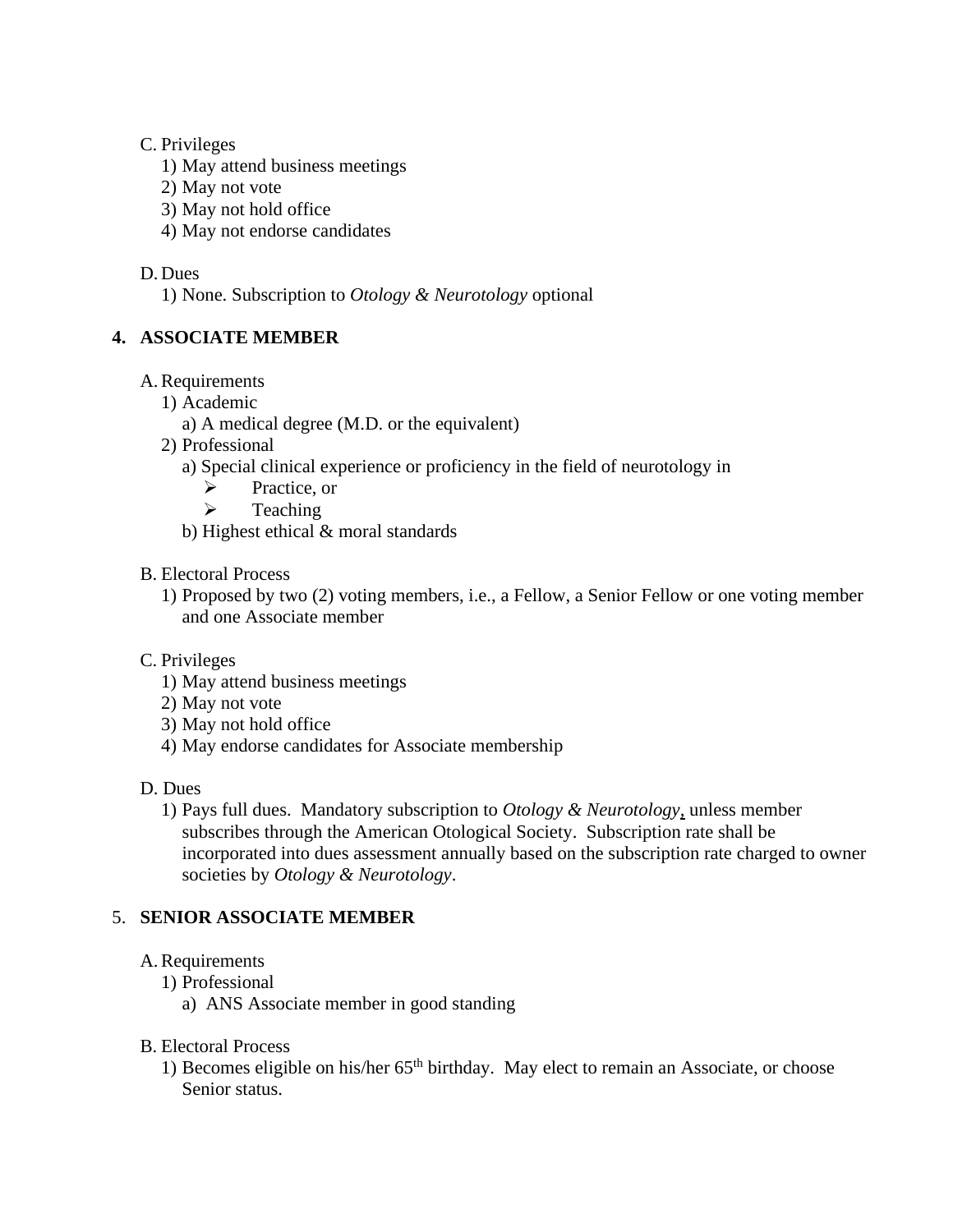- 2) For reasons of ill health or other valid reasons, an Associate may request Senior status before his/her  $65<sup>th</sup>$  birthday. Each request (in writing) will be considered by the Executive Council on its merits.
- C. Privileges
	- 1) May attend business meetings
	- 2) May not vote
	- 3) May not be elected to office
	- 4) May endorse candidates for associate membership.

D. Dues

1) None. Subscription to *Otology & Neurotology* is optional.

# **6. AFFILIATE MEMBER**

- A.Requirements
	- 1) Academic
		- a) holds a non-MD professional degree
	- 2) Professional
		- a) Special interest, experience or proficiency in the field of neurotology in:
			- ➢ Research, or
			- ➢ Testing, or
			- $\triangleright$  Therapy
		- b) Highest ethical and moral standards.
- B. Electoral Process
	- 1) Proposed by two (2) voting members i.e., a Fellow, a Senior Fellow or by one voting Member and one Affiliate Member.

## C. Privileges

- 1) May attend business meetings
- 2) May not vote
- 3) May not hold office
- 4) May endorse candidates for Affiliate Membership

## D. Dues

1) Pays full dues. Subscription to *Otology & Neurotology* is optional.

# **7. EMERITUS FELLOW**

## A.Requirements

- 1) Academic: same as fellow
- 2) Professional
	- a) Age 72 or older and no longer engaged in the practice of medicine, OR
	- b) ANS Fellow member in good standing for 25 years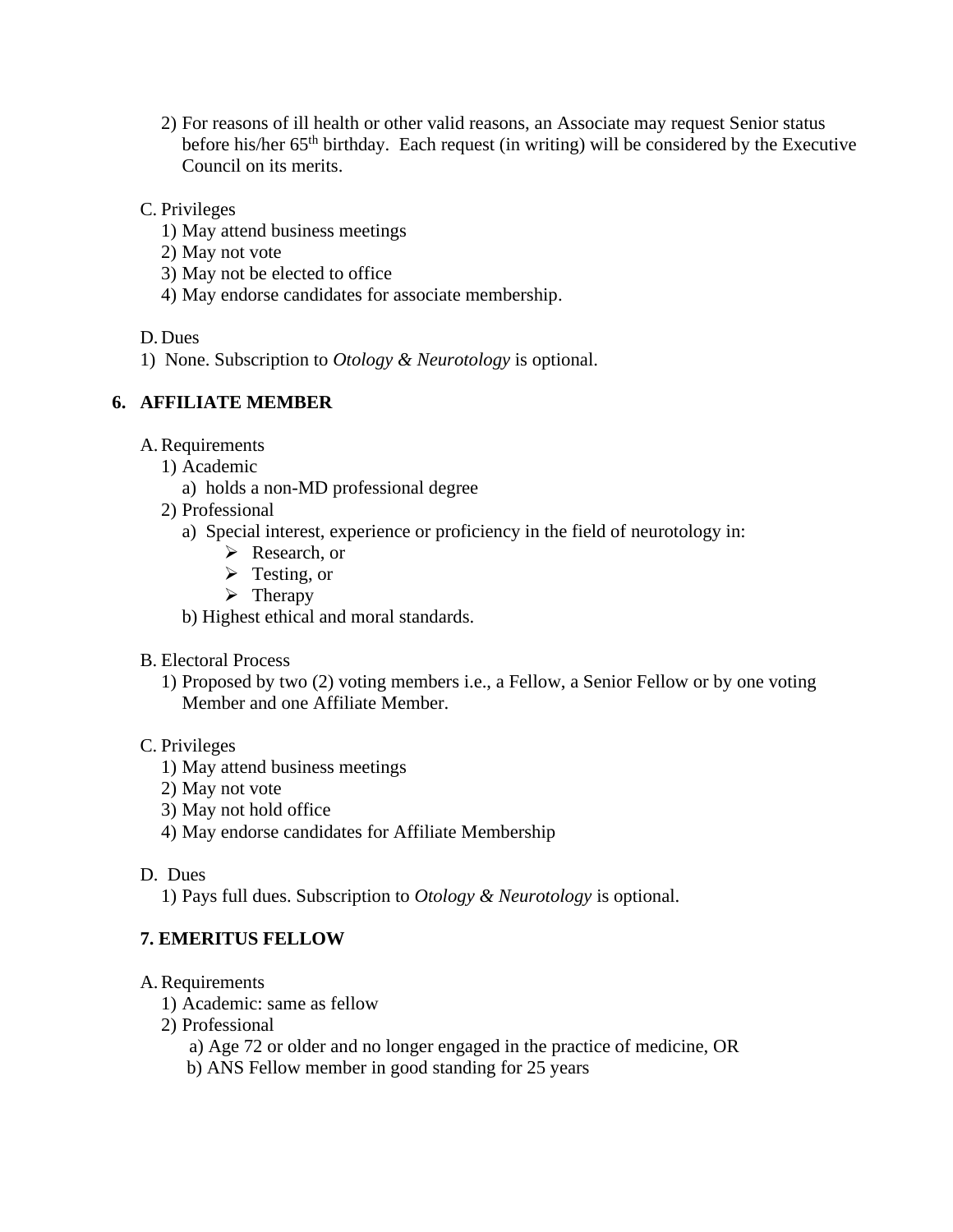### B. Electoral Process

1) Eligible on his/her 72nd birthday.

2) Shall have been a Fellow or Senior Fellow who no longer is engaged in the practice of medicine because of retirement, illness, or other extenuating circumstance

## C. Privileges

- 1) May attend business meetings
- 2) May not vote
- 3) May not be elected to office.
- 4) May not endorse candidates

## D. Dues

- 1) None. Subscription to *Otology & Neurotology* is optional at the member rate.
- 2) Complimentary meeting registration; must pay for social events

## **8. TRAINEE MEMBER (different application available, no application fee; M&C does not review applications)**

## A.Requirements

- 1) Academic
	- a) Medical Degree of M.D., PhD. or equivalent.
	- b) In training in a field of study related to the field of neurotology includes:
		- Otolaryngology-HNS Residents
		- Neurotology Fellows
		- Post Doctorate Researchers
- 2) Professional
	- a) Special interest in the field of neurotology
	- b) Highest ethical and moral standards.
- B. Electoral Process
	- 1) Letter from Department Chair or Fellowship Director validating Trainee status
	- 2) Administrative Review by the Secretary-Treasurer's office and approval by the Secretary-Treasurer
	- 3) Certification of Trainee status and the duration of the program Trainee membership will co-terminate with the residency/fellowship program. Upon completion of training, the Trainee member would be encouraged to apply for Associate membership, if the trainee does not apply for Associate membership before the next cycle of ANS Candidates is selected, his/her name would be removed from the membership list.

## C. Privileges

- 1) May not attend business meetings
- 2) May not vote
- 3) May not hold office
- 4) May not endorse candidates